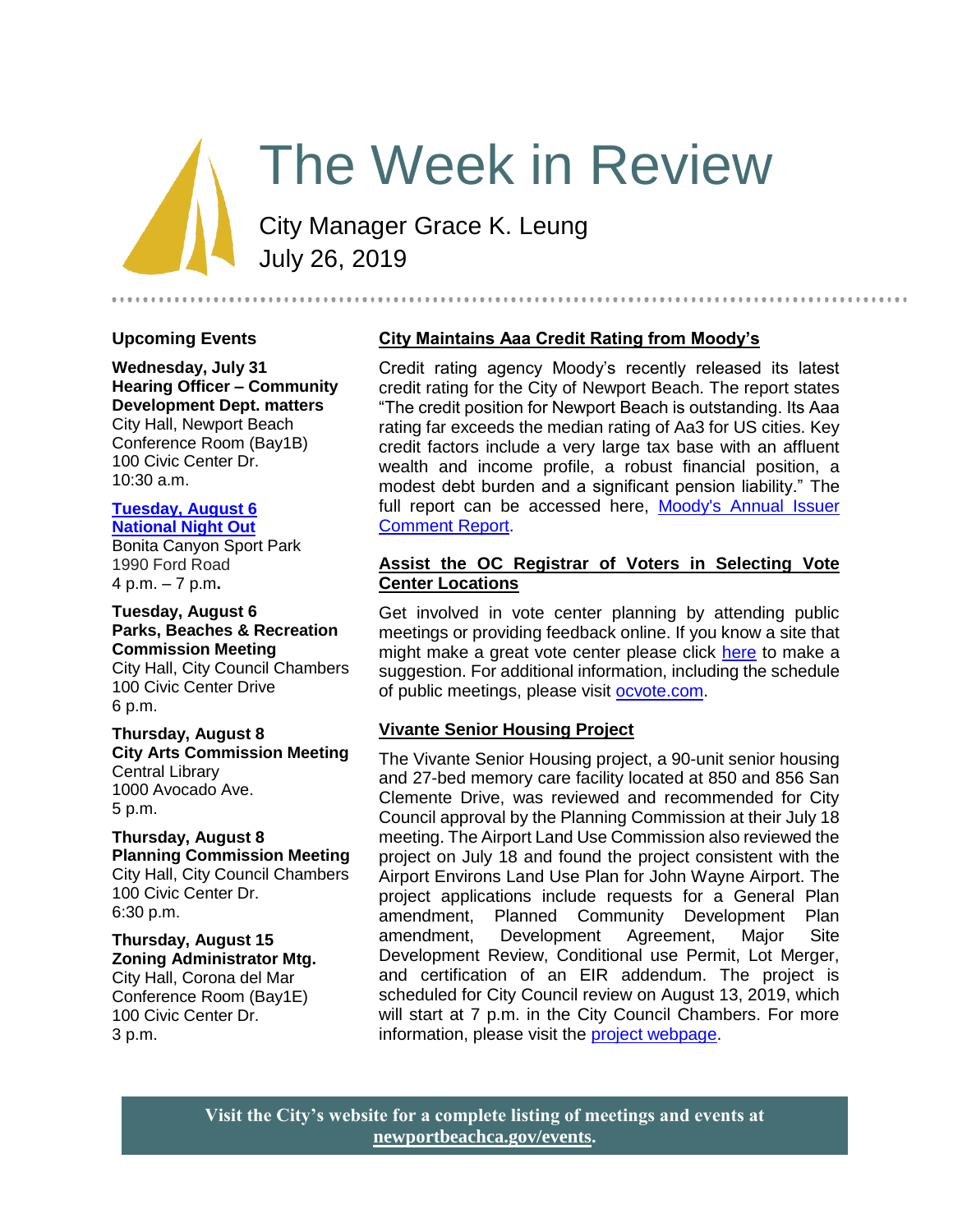# **Balboa Village Advisory Committee Meeting**

The Balboa Village Advisory Committee (BVAC) met last Wednesday at Marina Park. The BVAC was shown the final design concepts for the revamped wayfinding signage proposed throughout the Village. Installation of the new signage is anticipated for Fall 2019, and will include new directional signs as well as four kiosk-type signs to help visitors navigate through the Village using landmarks.

Also at this meeting, the BVAC reviewed its progress with addressing the strategies identified in the City Council-approved Balboa Village Master Plan. At its next meeting, the BVAC will discuss a few of the specific strategies and how they have been addressed and will also discuss potential future initiatives.

The BVAC meets on the third Wednesday of each month at Marina Park on an as-needed basis. For additional information, please check the City's webpage [here.](https://www.newportbeachca.gov/government/open-government/agendas-minutes/balboa-village-advisory-committee-agenda-bvac)

# **June Treasury Report**

The June 2019 Treasury Report is available on the City's website at: [www.newportbeachca.gov/treasury.](http://www.newportbeachca.gov/treasury)

As of June, the City's portfolio totaled just over \$291 million, from all sources. Roughly \$29 million of this portfolio was highly liquid, meaning it was available for cash flows associated with day-today operations and cash funding of major construction expenditures.

The short-term portfolio (\$217 million) had a weighted average effective maturity of 1.84 years. The trailing twelve months' total return was 4.00%. This return compared favorably to our benchmark for the same period, the BAML 1-3 Year Treasury index, which returned 3.96%. The income yield on the portfolio, a better measure of income derived from the portfolio, was 1.87%.

### **Assessment Districts No. 116 and No. 116B Bond Financing**

An underground utility assessment district is a special district formed by a local government agency, such as the City of Newport Beach, at the request of local property owners for the purpose of undergrounding utilities or other public improvements in the public right-of-way. The assessment district includes all property owners that will directly benefit from the undergrounding improvements.

The purpose of Assessment Districts No. 116 (AD 116) and No. 116B (AD 116B) is to provide financing to underground power, telephone, and cable facilities in the area generally bounded by 44th Street to 38th Street and Balboa Boulevard to Rivo Alto Channel, and on the east and west side of Balboa Boulevard between 47th Street and 45th Street.

The underground utility improvements will provide conversion to an upgraded utility system and will enhance neighborhood aesthetics, safety and reliability. An assessment can be paid in cash or through bond financing. Once the assessment district has been approved by the City Council, property owners have the ability to pay the assessment in cash and any unpaid portion of the assessment is financed through the sale of bonds. If the property owner elects to finance the improvement, annual installments of principal, interest, and administrative fees will be collected with the owner's annual property tax bill.

At the June 25 meeting, City Council authorized the issuance of limited obligation improvement bonds to finance the remaining unpaid assessments for AD 116 and AD 116B, in principal amounts not to exceed \$1,575,000 and \$665,000. Since then, Accounting Division Staff has been working with the financing team comprised of a Municipal Advisor, Bond Counsel, Underwriter, Trustee, and others, to finalize the necessary legal documents. On Tuesday July 23, these two bond-financing transactions successfully closed without issue. Because the credit position of the City is considered outstanding, these bonds experienced high demand from investors and bear